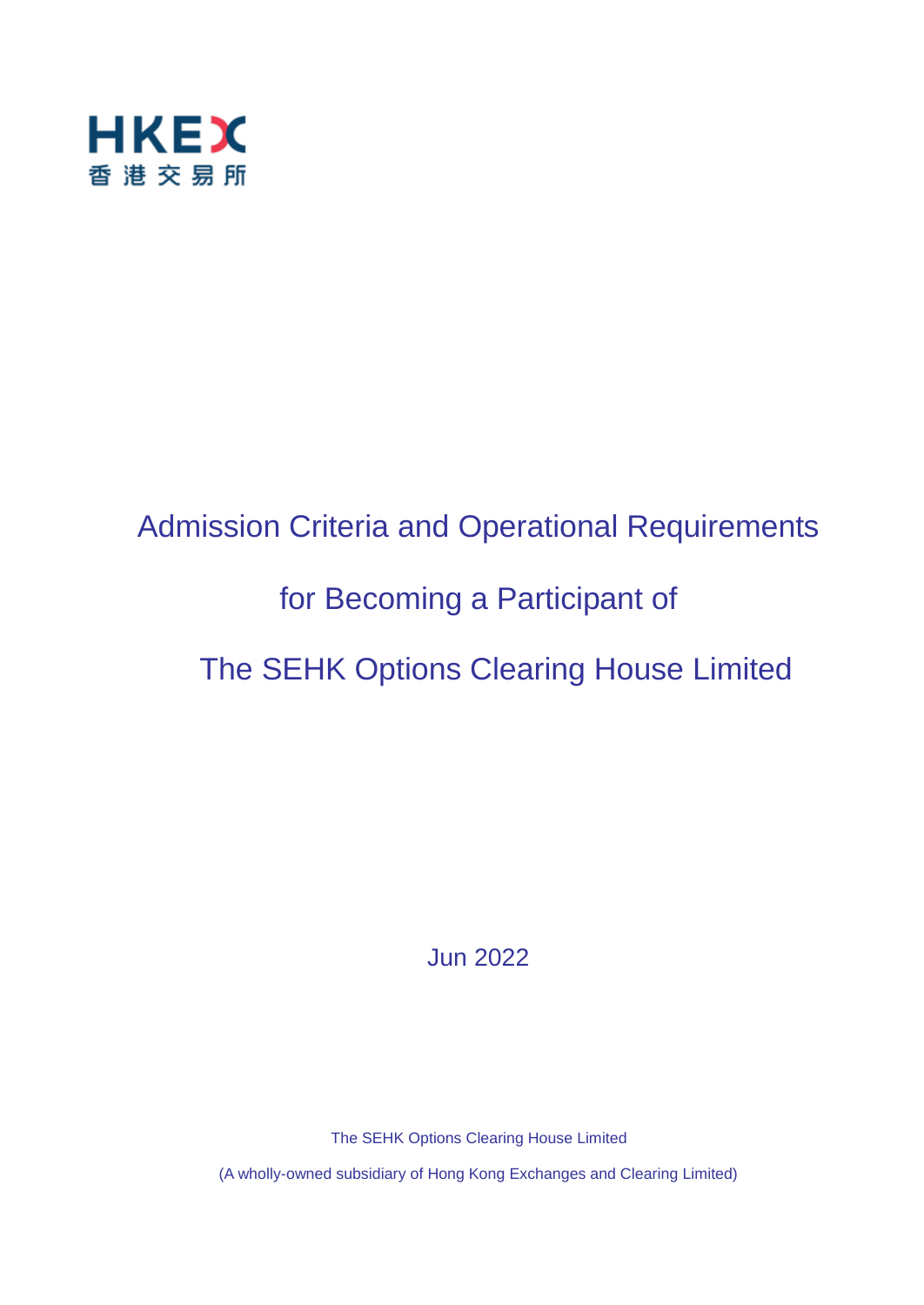# **CONTENTS**

# **THE SEHK OPTIONS CLEARING HOUSE LIMITED**

# **Becoming a SEOCH Participant**

| I. |                                                                                            | 3              |
|----|--------------------------------------------------------------------------------------------|----------------|
|    |                                                                                            | 3              |
|    |                                                                                            | 3              |
| Ш. | Information for potential applicants for SEOCH Participantship                             | 4              |
|    | Admission criteria<br><b>Financial requirements</b><br>Operational requirements            | 4              |
|    |                                                                                            | $\overline{7}$ |
|    |                                                                                            | 10             |
|    |                                                                                            | 11             |
| Ш. |                                                                                            | 12             |
|    |                                                                                            | 12             |
|    |                                                                                            | 12             |
|    |                                                                                            | 13             |
|    |                                                                                            | 13             |
|    | Appendix-<br>Overall schedule and lead-time required for SEOCH Participantship application | 14             |
|    |                                                                                            | 15             |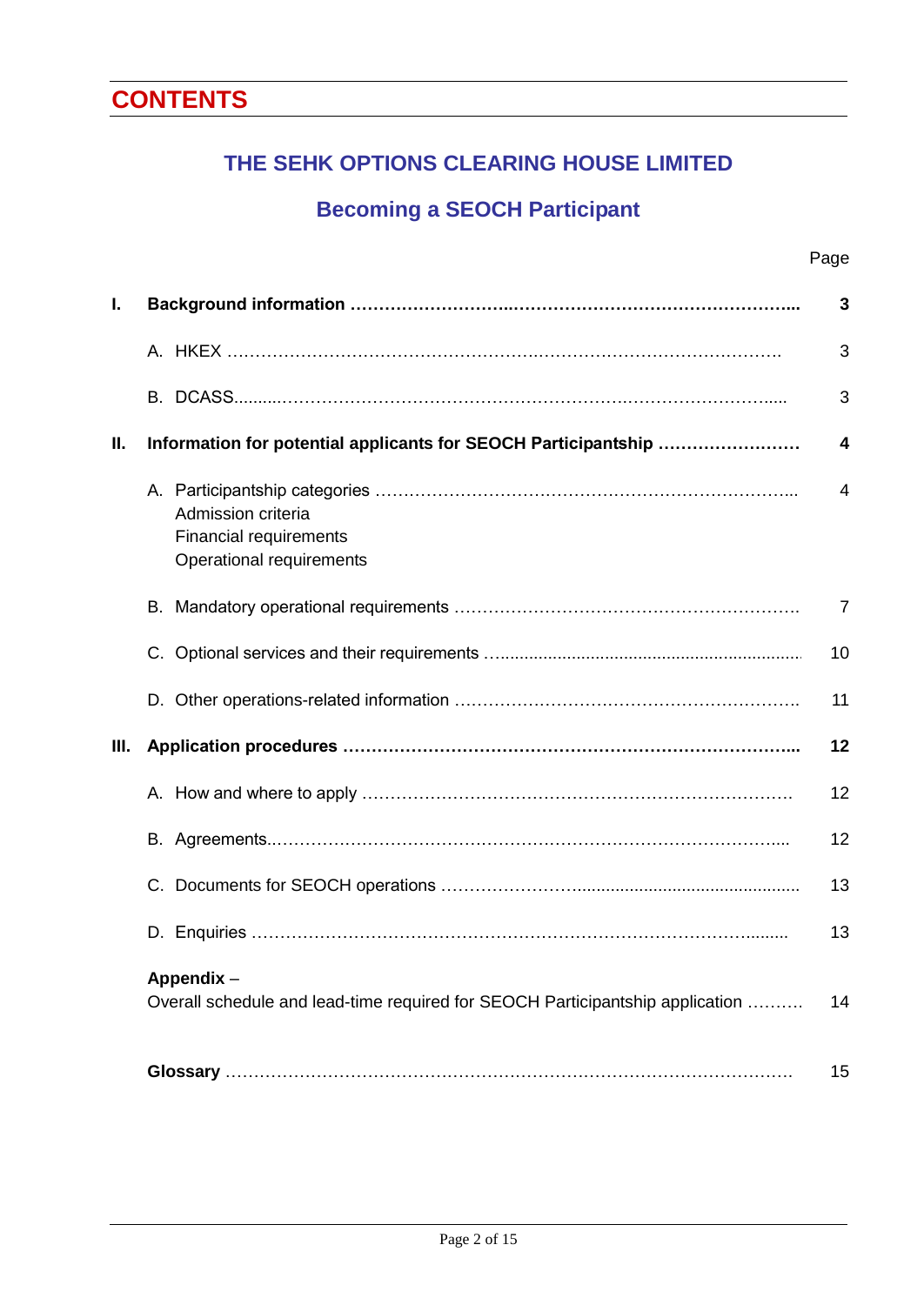# **I. BACKGROUND INFORMATION**

# **A. HKEX**

Hong Kong Exchanges and Clearing Limited (HKEX) is the holding company of two Exchanges, The Stock Exchange of Hong Kong Limited (SEHK) and Hong Kong Futures Exchange Limited (HKFE). It also owns three clearing houses, namely Hong Kong Securities Clearing Company Limited (HKSCC), HKFE Clearing Corporation Limited (HKCC) and The SEHK Options Clearing House Limited (SEOCH), and operates two clearing and settlement systems, Central Clearing and Settlement System (CCASS) and Derivatives Clearing and Settlement System (DCASS).

HKEX went public in June 2000 following the integration of the securities and derivatives markets of SEHK and HKFE. As a listed company, answerable to its shareholders, HKEX competes vigorously for opportunities in the region and around the world. It is a market-driven business, operating business-driven markets.

The mission of HKEX is to operate a world-class marketplace for Hong Kong and Mainland China securities and derivatives products. By offering access to international capital markets for issuers and an open, secure, fair, orderly, efficient and transparent marketplace for investors, issuers and intermediaries, HKEX contributes to Hong Kong's status as an international financial centre and the premier capital market for China. By servicing China's substantial long-term demand for capital and exchange services in accordance with international standards and practices, HKEX will further enhance its position as one of the world's pre-eminent exchanges.

# **B. DCASS**

Both HKCC and SEOCH use DCASS to clear and settle their derivatives products. DCASS is a fully electronic and automated system capable of supporting many types of derivatives products. It is on the same technology platform and the same operational infrastructure as Hong Kong Futures Automated Trading System (HKATS). This provides seamless operational environment for derivatives trading and clearing. The Application Programming Interface connectivity provided by DCASS allows participants to connect their back-office applications on a host-to-host basis, thereby facilitating straight through processing for improved operational efficiency and reduced risk. DCASS also processes clearing transactions in real-time and provides extensive access to clearing data to support the risk management functions.

DCASS comprises the core derivatives clearing and settlement functionality, the margining engine and the common collateral management system (CCMS). CCMS supports the management of collateral for the cash and derivatives markets. It is available to both DCASS and CCASS Participants. It accommodates a wide range of collateral types and has cross-market collateral management capability.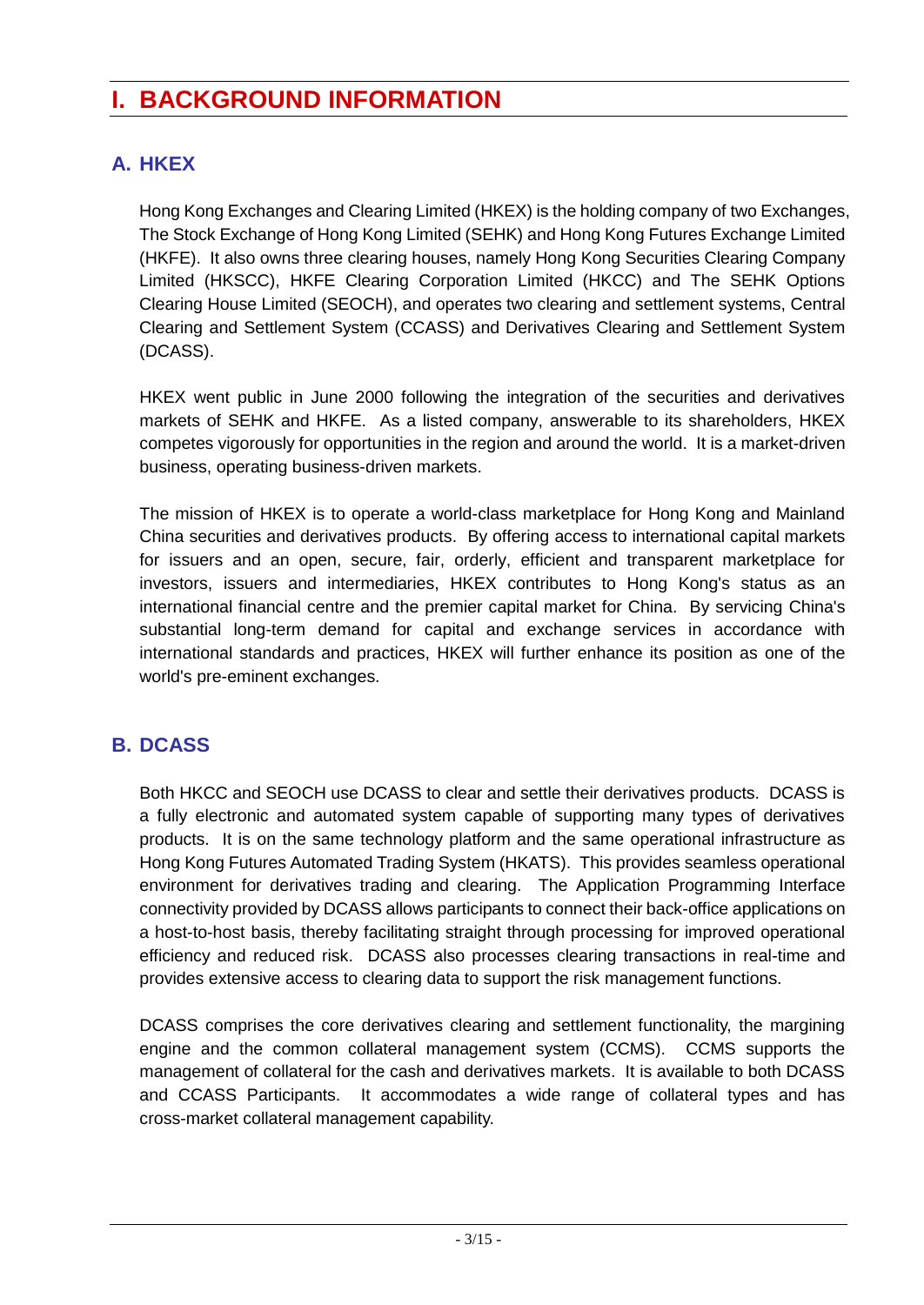# **II. INFORMATION FOR POTENTIAL APPLICANTS FOR SEOCH PARTICIPANTSHIP**

## **A. Participantship categories**

*Under SEOCH, there are two categories of Participantship, namely, Direct Clearing Participant and General Clearing Participant. The table below summarises their admission criteria / financial requirements / operational requirements.*

|                               |                                                    | <b>Direct Clearing Participant (DCP)</b>                                                                                                                                                                                                                                                                           | <b>General Clearing Participant</b><br>(GCP)                                                                                                                                                                                                                                                                                                                                                                                                                                                    |
|-------------------------------|----------------------------------------------------|--------------------------------------------------------------------------------------------------------------------------------------------------------------------------------------------------------------------------------------------------------------------------------------------------------------------|-------------------------------------------------------------------------------------------------------------------------------------------------------------------------------------------------------------------------------------------------------------------------------------------------------------------------------------------------------------------------------------------------------------------------------------------------------------------------------------------------|
| 1                             | <b>Provisions</b>                                  | In addition to clear Contracts traded for<br>its own account, a DCP can clear<br>Contracts traded on behalf of its clients.                                                                                                                                                                                        | In addition to clearing Contracts traded<br>for its own account and on behalf of its<br>clients, a GCP can also clear Contracts<br>on behalf of its non-clearing participants<br>with whom it has entered into a Clearing<br>Agreement.                                                                                                                                                                                                                                                         |
|                               |                                                    | <b>Admission Criteria and Requirements</b>                                                                                                                                                                                                                                                                         |                                                                                                                                                                                                                                                                                                                                                                                                                                                                                                 |
| $\overline{2}$                | Pre-requisite<br>for admission<br>as a participant | Be an Options Trading Exchange<br>Participant of the Exchange; and<br>Be a Participant of CCASS; or have a<br>valid, binding and effective CCASS<br>Clearing Agreement with a CCASS<br><b>General Clearing Participant (CCASS</b><br>GCP) if it intends to settle its delivery<br>obligations through a CCASS GCP. | Be an Options Trading Exchange<br>Participant of the Exchange or a<br>registered institution (RI) which is<br>registered to carry on Type 1 regulated<br>activity under the Banking Ordinance<br>(Chapter 155 of the laws of Hong Kong);<br>and<br>Be a Participant of CCASS; or have a<br>valid, binding and effective CCASS<br>Clearing Agreement with a CCASS<br><b>General Clearing Participant (CCASS</b><br>GCP) if it intends to settle its delivery<br>obligations through a CCASS GCP. |
| 3                             | Execution of<br>Agreement                          | The applicant has to sign a SEOCH Participantship Agreement which creates the<br>legal contractual relationship between the applicant and SEOCH regarding the<br>applicant's participation in SEOCH.                                                                                                               |                                                                                                                                                                                                                                                                                                                                                                                                                                                                                                 |
| <b>Financial Requirements</b> |                                                    |                                                                                                                                                                                                                                                                                                                    |                                                                                                                                                                                                                                                                                                                                                                                                                                                                                                 |
| 4                             | Initial<br>Contribution to<br>the Reserve<br>Fund  | HK\$1,500,000                                                                                                                                                                                                                                                                                                      | HK\$5,000,000<br>(Pursuant to Rule 405, a GCP is<br>required<br>additional<br>an<br>to<br>pay<br>contribution of HK\$1,500,000 in respect<br>of every Clearing Agreement entered<br>into if that GCP is a party to three or<br>more other Clearing Agreements.)                                                                                                                                                                                                                                 |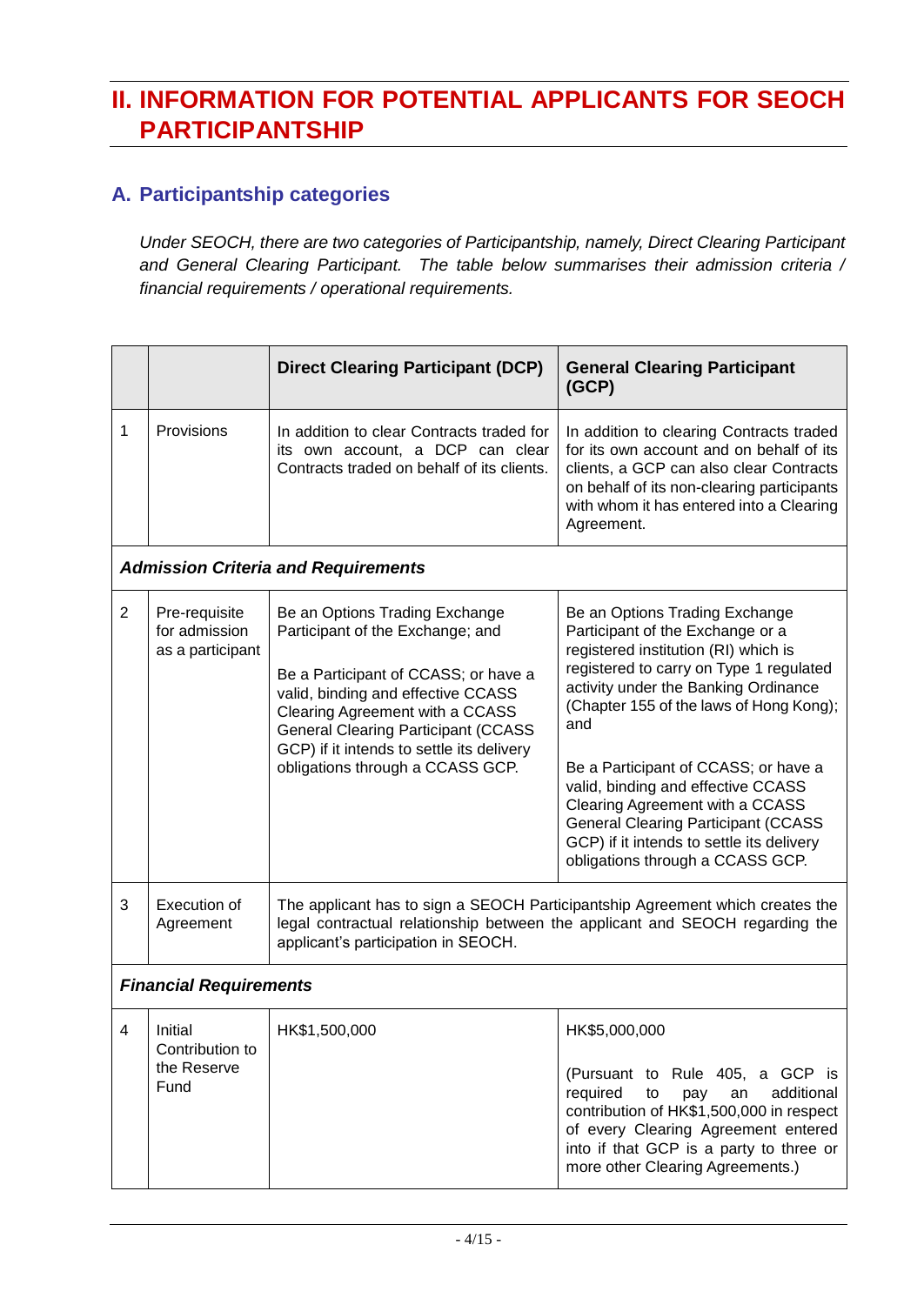|                |                                                                              | <b>Direct Clearing Participant (DCP)</b>                                                                                                                                                                                                                                                                                                                                                                                                                                                                                                                                                                                                                                                          | <b>General Clearing Participant</b><br>(GCP)                                                                                                                                                                                                                                                       |  |
|----------------|------------------------------------------------------------------------------|---------------------------------------------------------------------------------------------------------------------------------------------------------------------------------------------------------------------------------------------------------------------------------------------------------------------------------------------------------------------------------------------------------------------------------------------------------------------------------------------------------------------------------------------------------------------------------------------------------------------------------------------------------------------------------------------------|----------------------------------------------------------------------------------------------------------------------------------------------------------------------------------------------------------------------------------------------------------------------------------------------------|--|
| 5              | Liquid capital<br>Requirement<br>(not applicable<br>to GCP which<br>is a RI) | HK\$5,000,0001                                                                                                                                                                                                                                                                                                                                                                                                                                                                                                                                                                                                                                                                                    | HK\$100,000,000 provided that if it has<br>entered into valid clearing agreements<br>with no more than five NCPs, an<br>additional HK\$20,000,000 for each NCP<br>after the fifth NCP with which it has<br>entered into a valid clearing agreement,<br>subject to a maximum of<br>HK\$390,000,000. |  |
|                |                                                                              | the greater.                                                                                                                                                                                                                                                                                                                                                                                                                                                                                                                                                                                                                                                                                      | Or its required Liquid Capital under the Financial Resources Rules, whichever is                                                                                                                                                                                                                   |  |
| 6              | Tier 1 capital<br>Requirement                                                | N/A                                                                                                                                                                                                                                                                                                                                                                                                                                                                                                                                                                                                                                                                                               | HK\$390,000,000                                                                                                                                                                                                                                                                                    |  |
|                | (GCP which is<br>a RI)                                                       |                                                                                                                                                                                                                                                                                                                                                                                                                                                                                                                                                                                                                                                                                                   |                                                                                                                                                                                                                                                                                                    |  |
| $\overline{7}$ | Apportionment<br>of Liquid<br>Capital                                        | Where a SEOCH Participant is a CCASS Clearing Participant (may also be a<br>HKCC Participant) or conduct various types of regulated activities under the<br>Securities and Futures Ordinance, that SEOCH Participant must apportion either a<br>designated amount or a percentage of the Liquid Capital for the purpose of its<br>Exchange Traded Options Business or satisfying its payment or other obligations<br>as a SEOCH Participant to SEOCH.<br>https://www.hkex.com.hk/-/media/HKEX-Market/Services/Rules-and-Forms-and-F<br>ees/Forms/Securities-(Hong-Kong)/Clearing/Operations_Technical/Clearing-Oper<br>ations-(Including-Buy-In)/Application_Change_LC_Apportionment_20210528.pdf |                                                                                                                                                                                                                                                                                                    |  |
|                |                                                                              |                                                                                                                                                                                                                                                                                                                                                                                                                                                                                                                                                                                                                                                                                                   |                                                                                                                                                                                                                                                                                                    |  |

1

<sup>1</sup> SEOCH imposes additional financial/capital requirement on new clearing participantship applications from time to time. Before submitting your firm's application to SEOCH/applying for relevant licence(s) from regulator, your firm is strongly advised to contact DCASS hotline (2979 7222) to understand the latest financial requirement.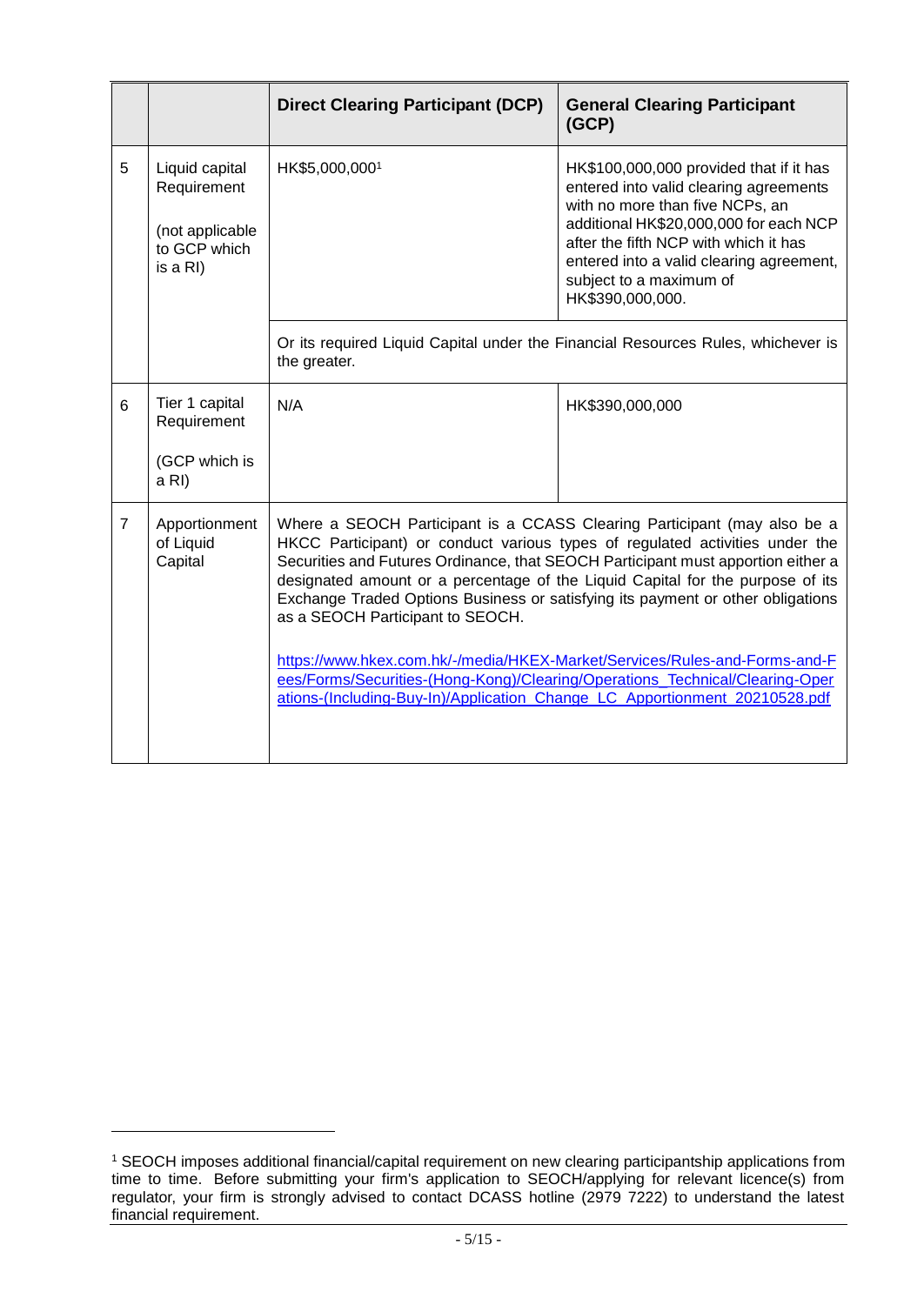|    |                                                                                                                                                            | <b>Direct Clearing Participant (DCP)</b>                                                                                                                                                                                                                                                                                                                                                                                                                                       | <b>General</b><br>(GCP) | <b>Clearing</b> | <b>Participant</b> |
|----|------------------------------------------------------------------------------------------------------------------------------------------------------------|--------------------------------------------------------------------------------------------------------------------------------------------------------------------------------------------------------------------------------------------------------------------------------------------------------------------------------------------------------------------------------------------------------------------------------------------------------------------------------|-------------------------|-----------------|--------------------|
|    |                                                                                                                                                            | <b>Operational Requirements (Refer to Section II.B for Details)</b>                                                                                                                                                                                                                                                                                                                                                                                                            |                         |                 |                    |
| 8  | <b>Back office</b><br>computer<br>system                                                                                                                   | Applicant have, to the satisfaction of SEOCH, adequate personnel, back office<br>systems and unless exempted by SEOCH, have installed such computer hardware<br>and software for gaining access to DCASS and CCMS as may be specified by<br>SEOCH for its category of SEOCH Participantship and its Exchange Traded<br>Options Business and ensure that such hardware and software are maintained in<br>accordance with requirements as prescribed by SEOCH from time to time. |                         |                 |                    |
| 9  | Settlement/Designated Bank Accounts for Money Settlement Arrangement                                                                                       |                                                                                                                                                                                                                                                                                                                                                                                                                                                                                |                         |                 |                    |
| 10 | Connection to DCASS and Installation of CCMS Terminals                                                                                                     |                                                                                                                                                                                                                                                                                                                                                                                                                                                                                |                         |                 |                    |
| 11 | Execution of DCASS Subscription and Licence Agreement                                                                                                      |                                                                                                                                                                                                                                                                                                                                                                                                                                                                                |                         |                 |                    |
| 12 | Authorisation Mandate to transfer Collateral and Settlement Amount to HKSCC                                                                                |                                                                                                                                                                                                                                                                                                                                                                                                                                                                                |                         |                 |                    |
| 13 | Appointment of Delegated Administrators and Authorised Users for CCMS and Client Connect                                                                   |                                                                                                                                                                                                                                                                                                                                                                                                                                                                                |                         |                 |                    |
| 14 | Appointment of Authorised Signatories and Contact Persons                                                                                                  |                                                                                                                                                                                                                                                                                                                                                                                                                                                                                |                         |                 |                    |
| 15 | Execution of "Deed of Charge" (optional)                                                                                                                   |                                                                                                                                                                                                                                                                                                                                                                                                                                                                                |                         |                 |                    |
| 16 | Fax Indemnity (optional)                                                                                                                                   |                                                                                                                                                                                                                                                                                                                                                                                                                                                                                |                         |                 |                    |
| 17 | Execution/ Termination of Clearing Agreement (optional)                                                                                                    |                                                                                                                                                                                                                                                                                                                                                                                                                                                                                |                         |                 |                    |
| 18 | Operations & Risk Control Plan                                                                                                                             |                                                                                                                                                                                                                                                                                                                                                                                                                                                                                |                         |                 |                    |
| 19 | Form W-8BEN-E - Certificate of Status of Beneficial Owner for United States Tax Withholding and<br>Reporting (Entities) or any relevant form as applicable |                                                                                                                                                                                                                                                                                                                                                                                                                                                                                |                         |                 |                    |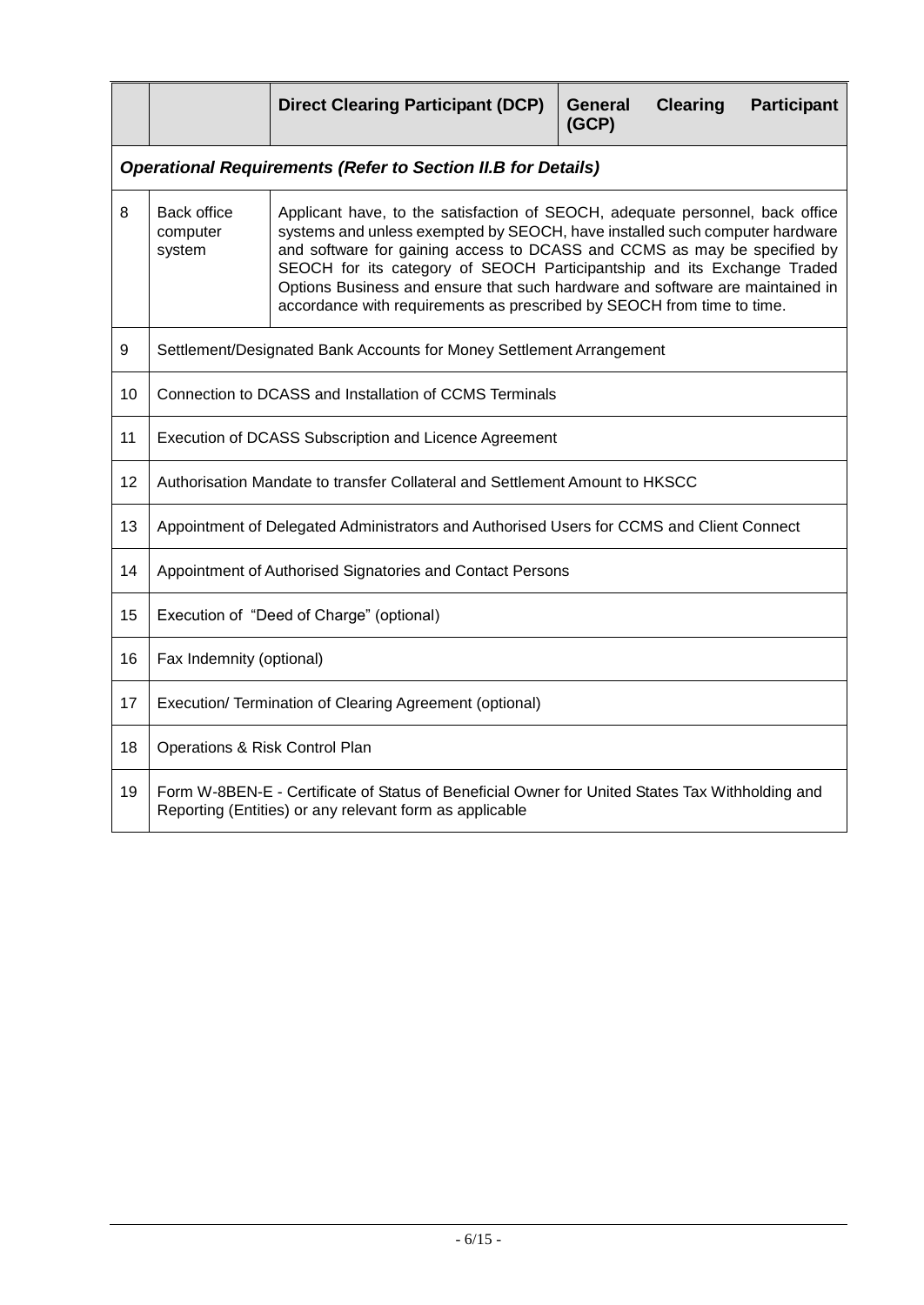#### **B. Mandatory operational requirements**

#### *1. Settlement/Designated Bank Accounts for Money Settlement Arrangement*

The money settlement process of SEOCH is effected by funds transferred between the bank account of SEOCH and bank accounts of SEOCH Participants maintained with the Settlement / Designated Bank. All fund transfers, whether for amounts collected from or payable to a SEOCH Participant, are initiated by SEOCH issuing a Direct Debit Instruction or Direct Credit Instruction to the Settlement/Designated Bank as applicable.

For each settlement currency, a SEOCH Participant is required to open bank accounts at the Settlement / Designated Banks appointed by SEOCH for money settlement purpose.

Moreover, each SEOCH Participant must execute the uniform Direct Debit Mandates to its Settlement / Designated Bank authorising the Settlement / Designated Bank to release funds to SEOCH's account upon receipt of direct debit instructions from SEOCH. The Direct Debit Mandates will become effective only when the Settlement / Designated Bank confirms its acceptance. Direct Debit Mandates are available from SEOCH.

The "List of Settlement Banks and Designated Banks for SEOCH Participants" can be found at

[http://www.hkex.com.hk/eng/market/clr/dvclr/clrarng\\_hkccseoch/banklist\\_hkccseoch/SEO](http://www.hkex.com.hk/eng/market/clr/dvclr/clrarng_hkccseoch/banklist_hkccseoch/SEOCH_Banklist.htm) [CH\\_Banklist.htm.](http://www.hkex.com.hk/eng/market/clr/dvclr/clrarng_hkccseoch/banklist_hkccseoch/SEOCH_Banklist.htm)

#### *Lead-time required*

SEOCH will send the Direct Debit Mandates to the applicant's Settlement / Designated Bank for system setup for effecting money settlement. The whole process will take about two to six weeks to complete.

#### *2. Connection to DCASS and Installation of CCMS Terminals*

#### 2.1 Connection to DCASS

SEOCH Participants can access to DCASS via HKEX's Central Gateway in 2 ways: (i) using the browser based frontend application, namely DCASS Online; and/or (ii) using customized OMnet Application Programme Interface (OAPI).

By using OAPI, SEOCH Participants can connect their back-office system to DCASS with straight-through-processing which can support high clearing volume. As information from DCASS will be updated on real time basis, the direct host-to-host connection alternative provided by OAPI can help SEOCH Participants to improve their operational efficiency and provide better risk management control.

SEOCH Participants will be informed of the relevant procedures when the scheduled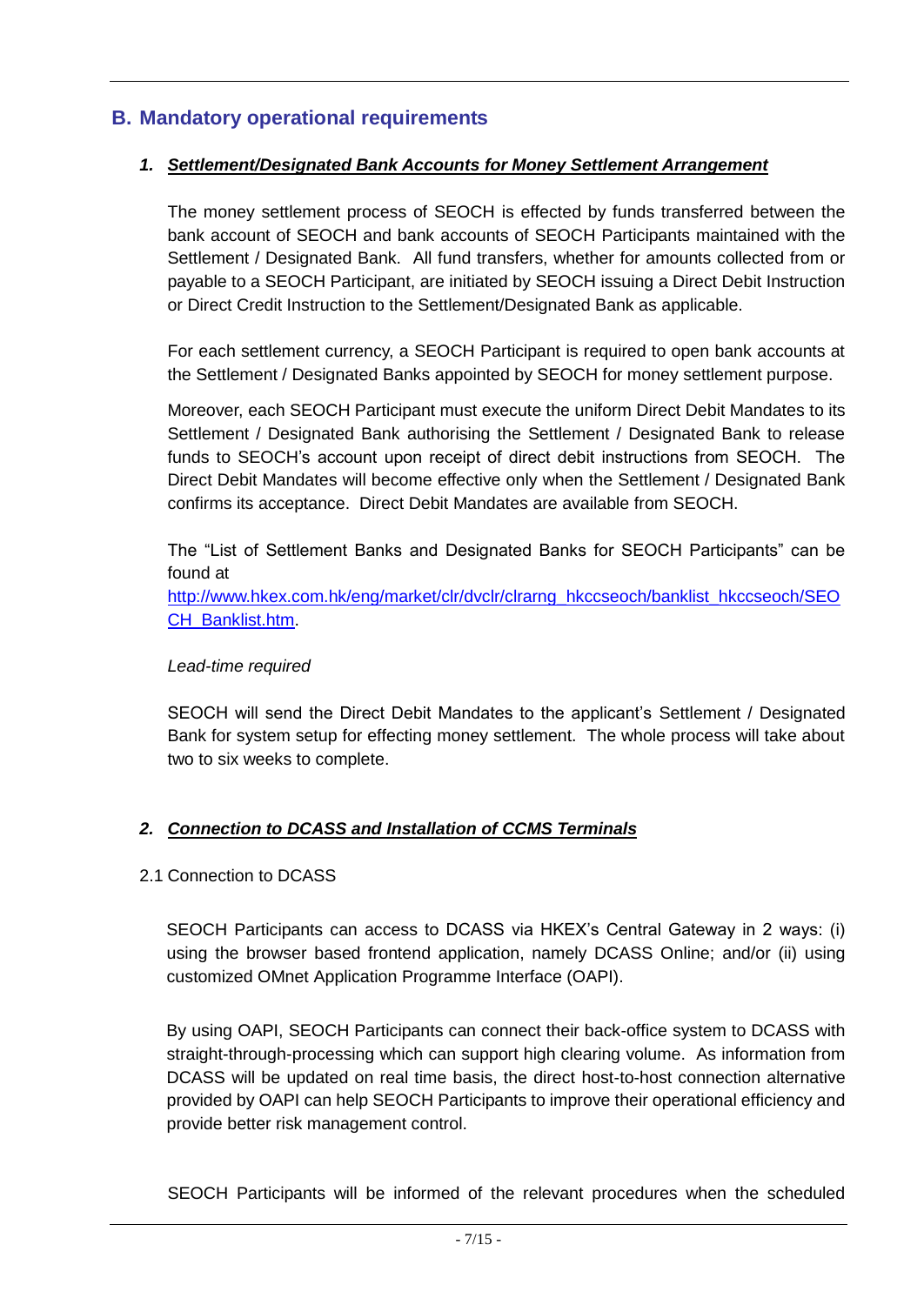network installation date has been confirmed.

#### *Lead-time required*

The connectivity test of DCASS will normally be arranged in the week following the telecommunication line installation, where applicable.

For information about DCASS connection, please refer to the [DCASS FAQ](https://www.hkex.com.hk/Global/Exchange/FAQ/Derivatives-Market/Clearing-and-Settlement-and-Collateral-Management?sc_lang=en&DCASS)

#### 2.2 CCMS Terminal Installation

SEOCH Participants can access CCMS, via CCASS Terminal or CCMS Terminal, to input collateral management instructions and perform balance and rates enquiries.

SEOCH Participants should contact the Accredited Vendors directly to apply for line installation and notify SEOCH the details about dedicated date communication links upon submission of prescribed application / order forms to the Accredited Vendors.

#### *Lead-time required*

The lead-time for service delivery by Accredited Vendors is normally six weeks subject to the arrangement between SEOCH Participants and the Accredited Vendor.

2.3 Sharing of CCASS Terminal (optional)

SEOCH Participants belonging to the same company group are allowed to share among themselves the use of data lines via CCASS Terminal to access CCMS functions, subject to HKSCC approval. A Participant may seek approval by applying in the prescribed manner to HKSCC.

## *3. Appointment of Delegated Administrators and Authorised Users for CCMS and Client Connect*

Each SEOCH Participant must appoint its own administrators ("Delegated Administrators") to establish and manage, via CCASS or CCMS Terminal, the access of its Authorised Users to CCMS. Only persons approved as the SEOCH Participant's Authorised Users will be granted access to CCMS via CCASS or CCMS Terminals.

In addition, each SEOCH Participant must appoint its own Client Connect Delegated Administrators (CCDAs). The CCDAs can then setup their own Business users to access Client Connect services. Details of [Client Connect](https://www.hkex.com.hk/Global/Exchange/FAQ/Featured/Nextgen-Post-Trade-Programme/Client-Connect?sc_lang=en) are found in HKEX website.

For access control purposes, SEOCH Participants will need to apply for the smartcards, in the prescribed manner as specified by SEOCH, for their Delegated Administrators and Authorised Users.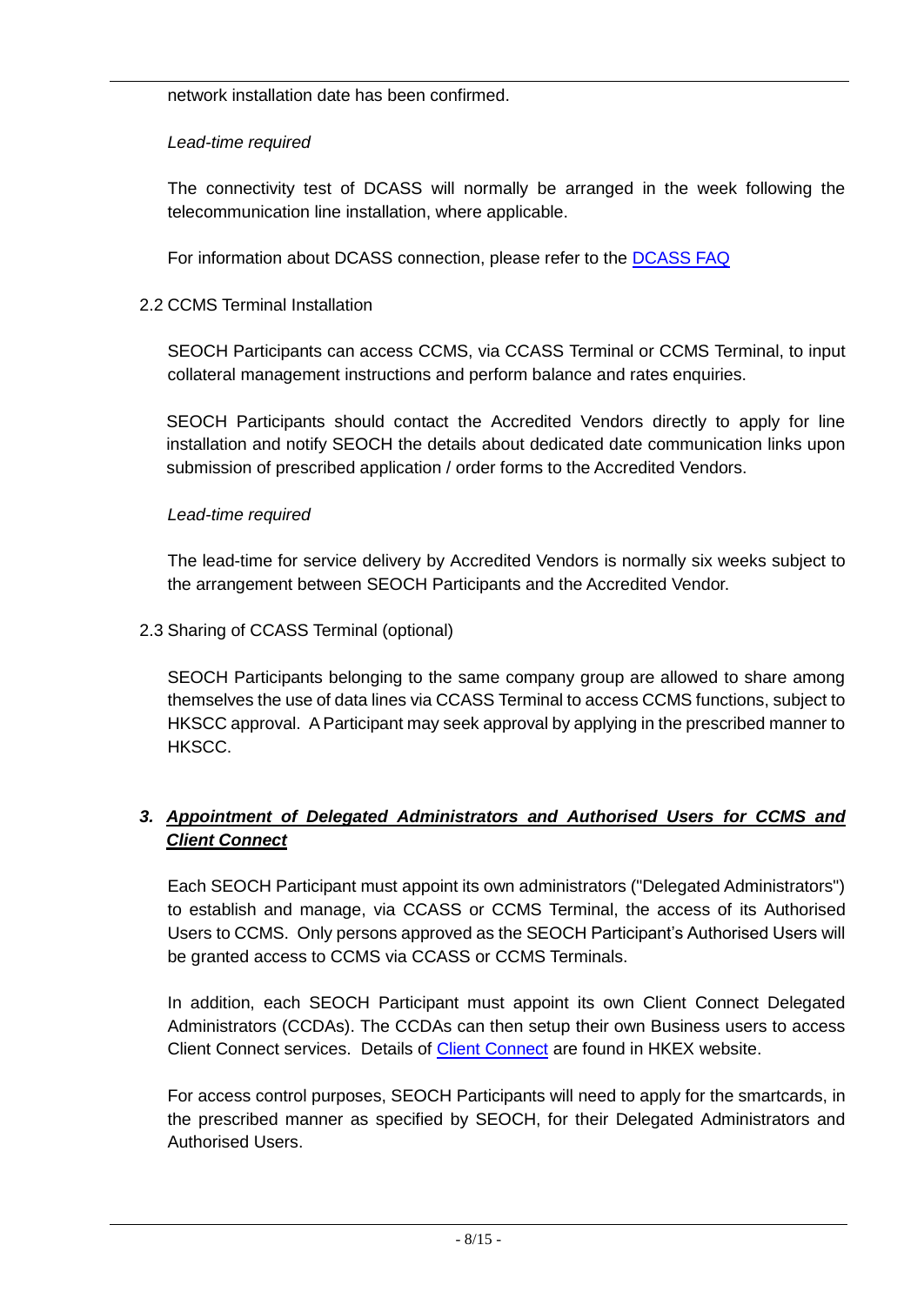## *4. Appointment of Authorised Signatories and Contact Persons*

#### Authorised Signatories

Each Participant must provide SEOCH with a list of authorised persons as its Authorised Signatories with specimen signatures to give written instructions to SEOCH in connection with any matters relating to its participation and operations in DCASS and CCMS. The appointment of Authorised Signatories should be supported by a copy of Board Resolutions certified by a director or company secretary of the Participant.

#### Contact Persons

Each Participant must designate contact persons for specific purpose, e.g. DCASS operation, CCMS and Intra-day Margins for contact by SEOCH in case of need in respect of matters relating to such Participant's daily operations in DCASS and CCMS.

#### *5. Authorisation Mandate*

Participant should give SEOCH authorization to transfer Collateral and Settlement Account to HKSCC as demanded by HKSCC in relation to the settlement under the Continuous Net Settlement (CNS) system of stock delivery / money obligations.

#### *6. Operations and Risk Control Plan*

SEOCH Participant should submit an Operations & Risk Control Plan to SEOCH at the time of application. Guidelines for Contents of Operations & Risk Control Plan are enclosed in the Attachment 2 of Explanatory Notes for Application for Participantship and Trading Right (EN1).

[https://www.hkex.com.hk/-/media/HKEX-Market/Services/Rules-and-Forms-and-Fees/For](https://www.hkex.com.hk/-/media/HKEX-Market/Services/Rules-and-Forms-and-Fees/Forms/Securities-(Hong-Kong)/Trading/Participantship/Participantship-Admission/EN1.pdf) [ms/Securities-\(Hong-Kong\)/Trading/Participantship/Participantship-Admission/EN1.pdf](https://www.hkex.com.hk/-/media/HKEX-Market/Services/Rules-and-Forms-and-Fees/Forms/Securities-(Hong-Kong)/Trading/Participantship/Participantship-Admission/EN1.pdf)

## *7. FATCA Documentation*

In order to comply with the requirements under the U.S. Foreign Account Tax Compliance Act (FATCA), each SEOCH Participant must submit the latest version of duly completed Form W-8BEN-E published in the U.S. Internal Revenue Service (see III.C.8) or any relevant form as applicable to SEOCH.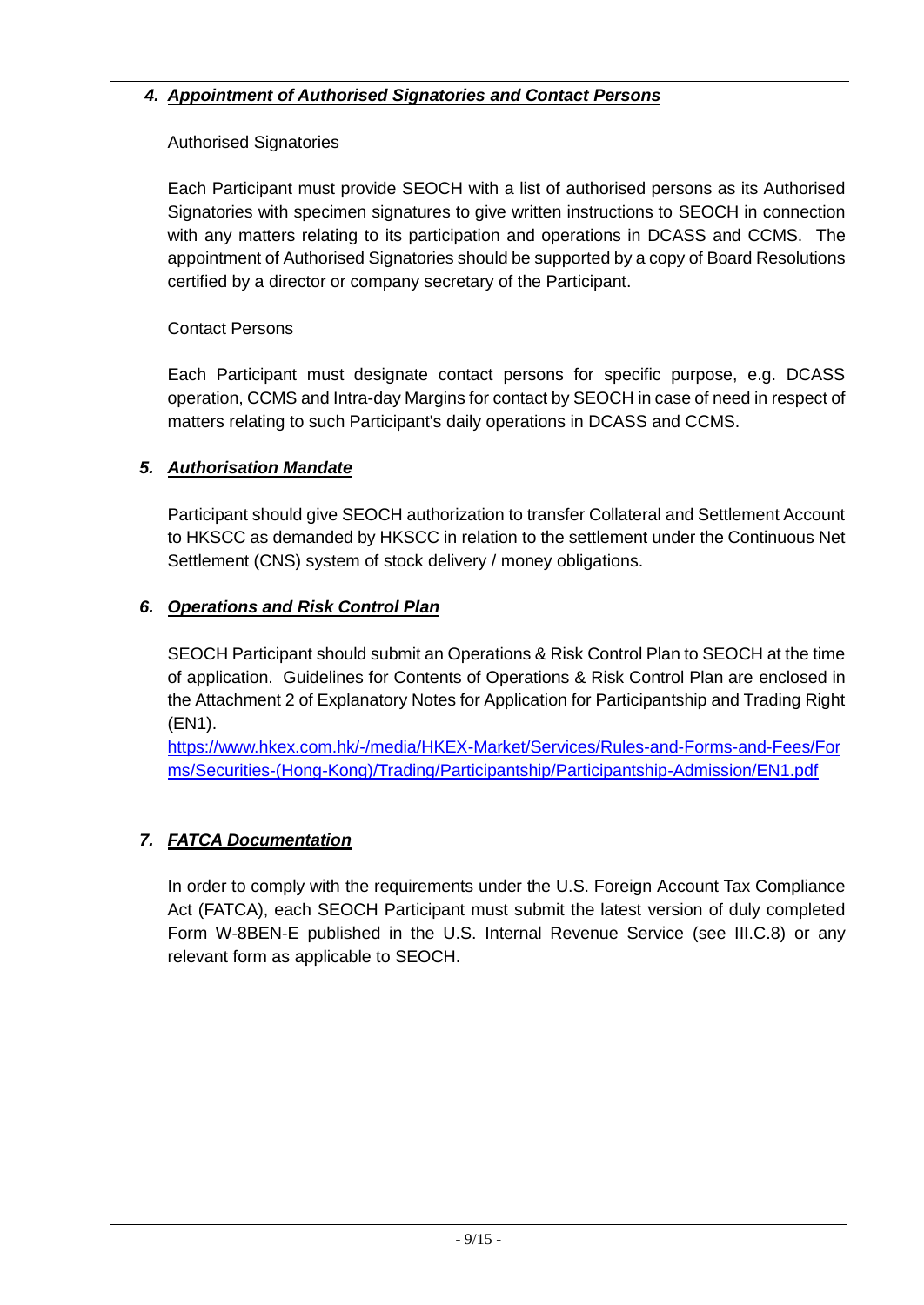## **C. Optional services and their requirements**

#### *1. DCASS OAPI application*

The OMnet Application Programming Interface (OAPI) connectivity provided by DCASS allows Participants to connect their own back office applications and third-party back office applications on a host-to-host basis. This facilitates straight through processing for improved operational efficiency and reduced risk.

SEOCH provides DCASS testing environment for SEOCH Participants to test their DCASS OAPI program. Each OAPI program must go through the Certification Test arranged by SEOCH before the OAPI program can be used in production environment. Certain charges will be applied to the access to DCASS testing environment, OAPI sub-license fee, certification test and other related matters. For the fee schedule, Participant can refer to [Appendix G of the Options Clearing Procedures.](https://www.hkex.com.hk/-/media/HKEX-Market/Services/Rules-and-Forms-and-Fees/Rules/SEOCH/Operational-Procedures/APP_G1.pdf?la=en)

If Participants are interested in conducting DCASS OAPI testing and certification test, they can contact DCASS Hotline at 2979-7222 or email t[o clearingpsd@hkex.com.hk](mailto:clearingpsd@hkex.com.hk) for details.

#### *2. Third Party Clearing Services*

A SEOCH Participant can either become a CCASS Clearing Participant or appoint a CCASS GCP to clear its Exchange Trades on SEHK and handle the clearing and settlement of its exercised/assigned stock options contracts from DCASS, i.e. "Clearing Agency Transactions" as defined in CCASS.

A SEOCH Participant appointing a CCASS GCP will have to enter into a CCASS Clearing Agreement with its CCASS GCP. The CCASS GCP must ensure that the CCASS Clearing Agreement does not contain any provision which is inconsistent with the CCASS Rules and has terms and conditions to facilitate the performance of, and be consistent with, the CCASS GCP's obligations under the CCASS Rules. The CCASS Clearing Agreement shall incorporate any additional conditions prescribed by HKSCC from time to time. A CCASS GCP shall be bound by and comply strictly with the terms of each CCASS Clearing Agreement to which it is a party, to the extent that those CCASS Clearing Agreements are consistent with the CCASS Rules. Once HKSCC is provided with the following documents, the CCASS GCP can commence clearing trades for the SEOCH Participant from the agreement's effective date:

- (a) Form 11 Notification of Execution of Clearing Agreement and Change of Clearing Relationship; and
- (b) Form 12 Notification of Termination of Clearing Agreement.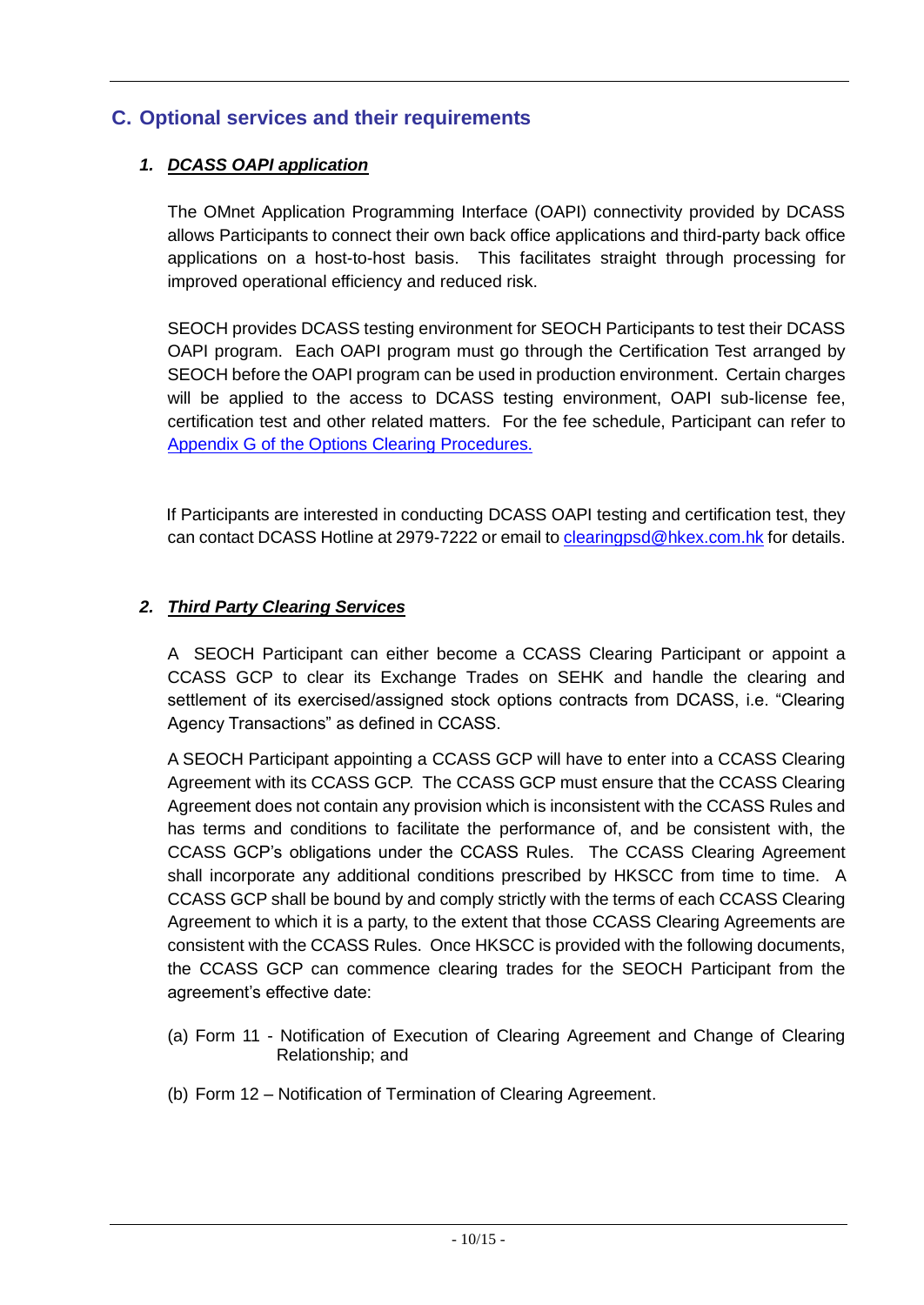## **D. Other operations-related information**

The applicant should be aware that the Options Clearing Rules and Options Clearing Procedures will be binding on it upon admission as a SEOCH Participant.

Following are some useful links for the applicant's easy reference:

Options Clearing Rules of SEOCH

[https://www.hkex.com.hk/Services/Rules-and-Forms-and-Fees/Rules/SEOCH/Rules?sc\\_lang](https://www.hkex.com.hk/Services/Rules-and-Forms-and-Fees/Rules/SEOCH/Rules?sc_lang=en)  $=$ en#

Operational Clearing Procedures for Options Trading Exchange Participants of SEOCH [https://www.hkex.com.hk/Services/Rules-and-Forms-and-Fees/Rules/SEOCH/Rules?sc\\_lang](https://www.hkex.com.hk/Services/Rules-and-Forms-and-Fees/Rules/SEOCH/Rules?sc_lang=en)  $=$ en#

Fees and Cost Payable to SEOCH [https://www.hkex.com.hk/-/media/HKEX-Market/Services/Rules-and-Forms-and-Fees/Rules/](https://www.hkex.com.hk/-/media/HKEX-Market/Services/Rules-and-Forms-and-Fees/Rules/SEOCH/Operational-Procedures/APP_G1.pdf?la=en) [SEOCH/Operational-Procedures/APP\\_G1.pdf?la=en](https://www.hkex.com.hk/-/media/HKEX-Market/Services/Rules-and-Forms-and-Fees/Rules/SEOCH/Operational-Procedures/APP_G1.pdf?la=en)

DCASS Training

[https://www.hkex.com.hk/Services/Clearing/Listed-Derivatives/Infrastructure/DCASS-Training](https://www.hkex.com.hk/Services/Clearing/Listed-Derivatives/Infrastructure/DCASS-Training-Course?sc_lang=en) [-Course?sc\\_lang=en](https://www.hkex.com.hk/Services/Clearing/Listed-Derivatives/Infrastructure/DCASS-Training-Course?sc_lang=en)

Frequently Asked Questions for DCASS and CCMS

[https://www.hkex.com.hk/Global/Exchange/FAQ/Derivatives-Market/Clearing-and-Settlement](https://www.hkex.com.hk/Global/Exchange/FAQ/Derivatives-Market/Clearing-and-Settlement-and-Collateral-Management?sc_lang=en&DCASS) [-and-Collateral-Management?sc\\_lang=en&DCASS](https://www.hkex.com.hk/Global/Exchange/FAQ/Derivatives-Market/Clearing-and-Settlement-and-Collateral-Management?sc_lang=en&DCASS)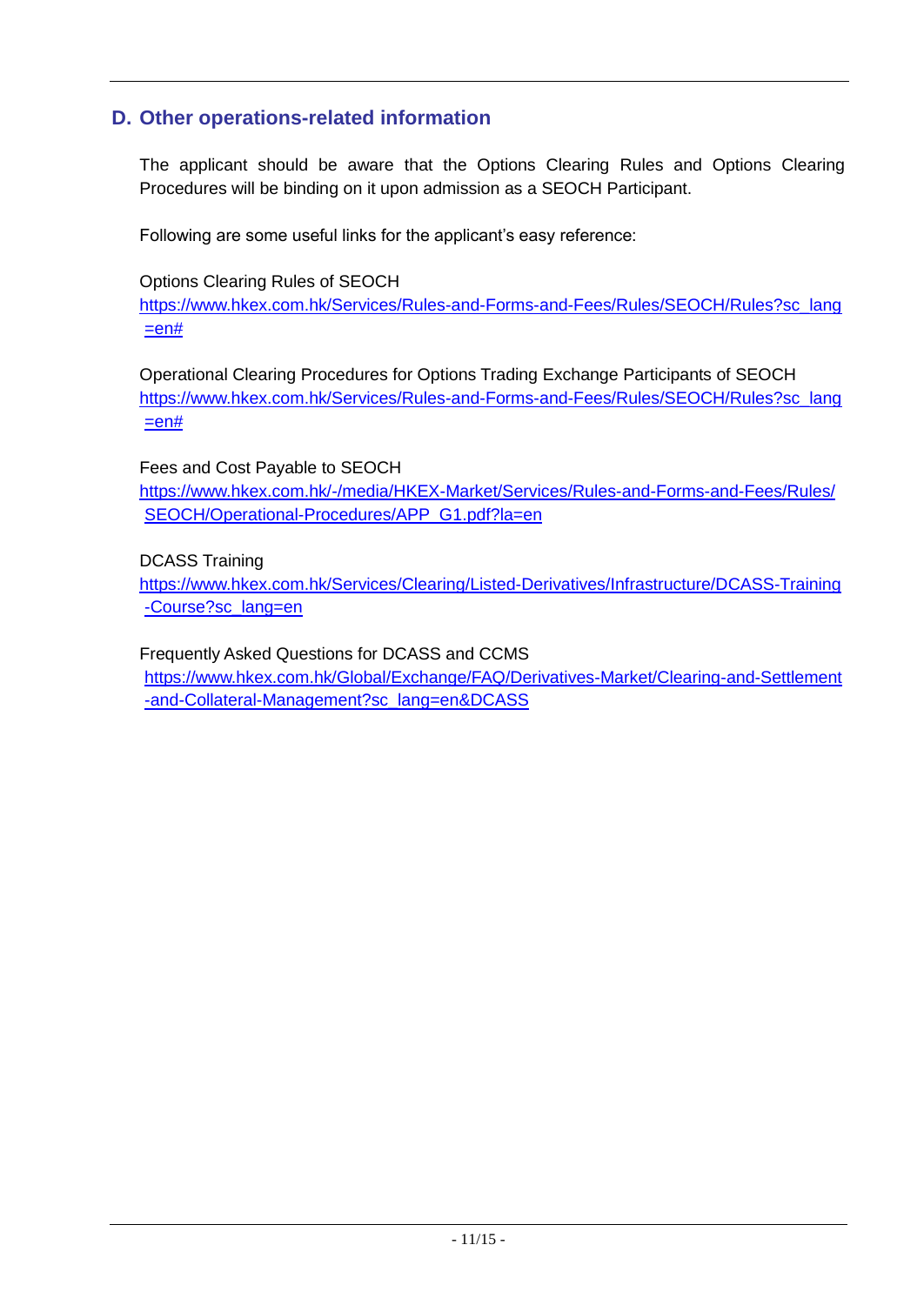# **III.APPLICATION PROCEDURES**

## **A. How and where to apply**

The application form and relevant documents are obtainable on the HKEX website. Interested parties are required to:

1. Read carefully the "Explanatory Notes for Application for Participantship and Trading Right"

[https://www.hkex.com.hk/-/media/HKEX-Market/Services/Rules-and-Forms-and-Fees/For](https://www.hkex.com.hk/-/media/HKEX-Market/Services/Rules-and-Forms-and-Fees/Forms/Securities-(Hong-Kong)/Trading/Participantship/Participantship-Admission/EN1.pdf) [ms/Securities-\(Hong-Kong\)/Trading/Participantship/Participantship-Admission/EN1.pdf](https://www.hkex.com.hk/-/media/HKEX-Market/Services/Rules-and-Forms-and-Fees/Forms/Securities-(Hong-Kong)/Trading/Participantship/Participantship-Admission/EN1.pdf)

2. Submit the "Application for Participantship and Trading Right" [http://www.hkex.com.hk/eng/market/hkex\\_part/criteria/partapp/documents/1.pdf](http://www.hkex.com.hk/eng/market/hkex_part/criteria/partapp/documents/1.pdf)

Other application documents can be downloaded from the HKEX website:

[http://www.hkex.com.hk/Services/Become-a-Participant/Operational-Setup/Operational-Setu](http://www.hkex.com.hk/Services/Become-a-Participant/Operational-Setup/Operational-Setup-for-SEOCH-Participants?sc_lang=en) [p-for-SEOCH-Participants?sc\\_lang=en](http://www.hkex.com.hk/Services/Become-a-Participant/Operational-Setup/Operational-Setup-for-SEOCH-Participants?sc_lang=en)

Please submit the completed application form and relevant document(s) to Participant Services, Cash Trading of HKEX.

An overall schedule and lead-time required for SEOCH Participantship application is summarised in the attached Appendix.

## **B. Agreements**

- 1. SEOCH Participantship Agreement (Refer to Section II.A.3 above)
- 2. DCASS Subscription and Licence Agreement

The applicant has to sign a DCASS Subscription and Licence Agreement in prescribed form for DCASS connection. Participants shall ensure that DCASS is operated, and contracts are cleared and settled through DCASS.

3. Deed of Charge (optional)

The applicant intends to lodge securities for collateral purposes must execute a valid "Deed of Charge" which governs SEOCH's fixed charge on such collateral and such other documents as may be required by SEOCH. The Deed of Charge for SEOCH Participant who appoints CCASS GCP or who becomes CCASS Clearing Participants will be different.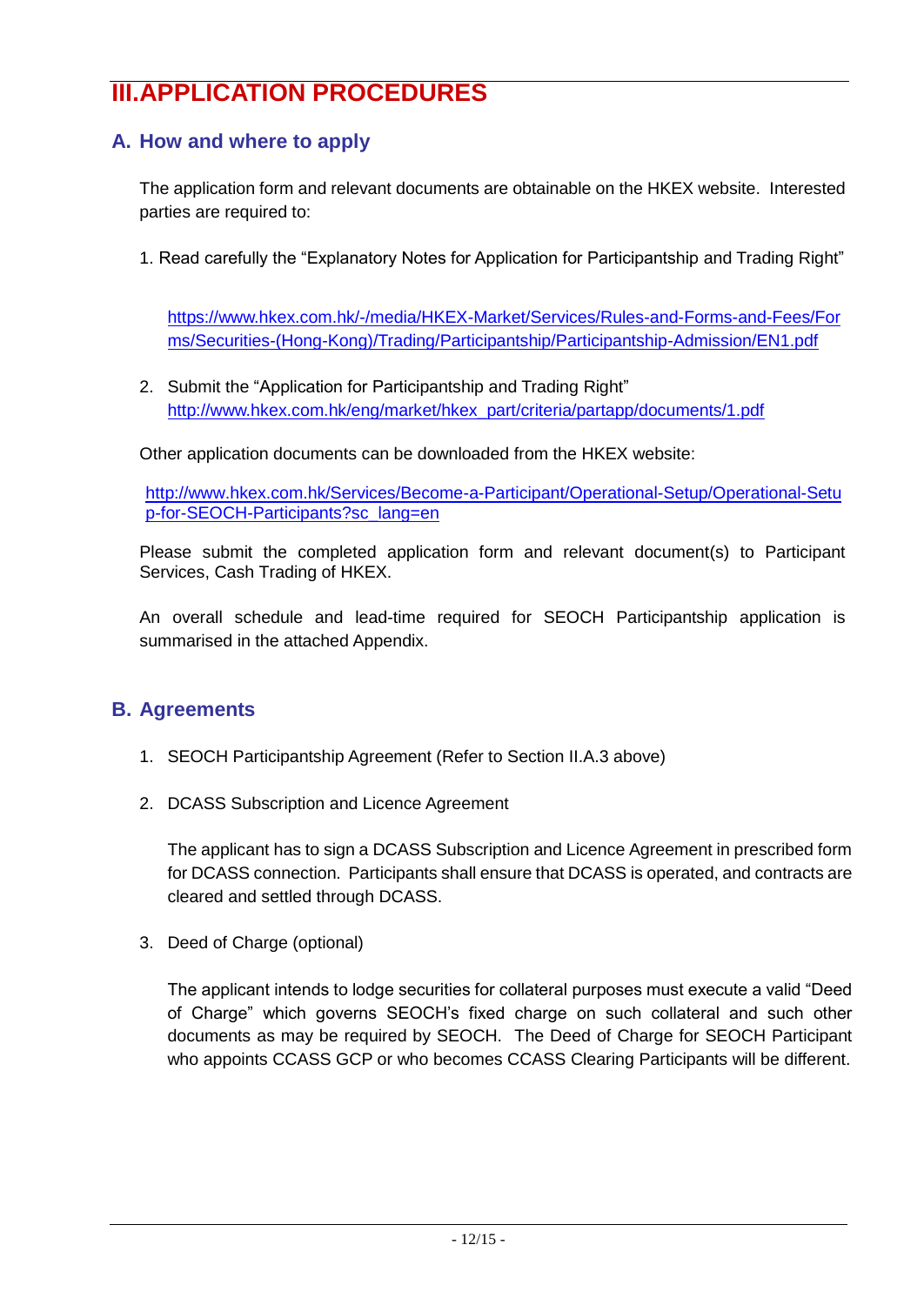# **C. Documents for SEOCH operations**

|                | Name of Forms                                                                                                                                                                                            | Reference<br>Section |
|----------------|----------------------------------------------------------------------------------------------------------------------------------------------------------------------------------------------------------|----------------------|
| 1              | Direct Debit Mandates of Settlement/Designated Bank                                                                                                                                                      | II.B.1               |
| $\overline{2}$ | Creation of SFTP User IDs                                                                                                                                                                                | II.B.2               |
|                | Application Form for SFTP User IDs for Report Retrieval Solution For Listed<br><b>Derivatives Market</b>                                                                                                 |                      |
| 3              | <b>Installation of CCMS Terminals</b>                                                                                                                                                                    | II.B.2               |
|                | CCASS / CCMS SDNet Line Service Notification Form for HKSCC / HKCC /<br>а.<br><b>SEOCH Participants / HKSCC Designated Banks (not required if the applicant is</b><br>going to share the CCASS Terminal) |                      |
|                | Sharing of CCASS / CCMS Terminal to access CCASS / CCMS (optional and<br>b.<br>subject to approval by HKSCC)                                                                                             |                      |
| $\overline{4}$ | Appointment of Delegated Administrators and Authorised Users                                                                                                                                             | II.B.3               |
|                | User Profile for Delegated Administrator for New Participant<br>a.                                                                                                                                       |                      |
|                | <b>Smartcard Request Form for New Participant</b><br>b.                                                                                                                                                  |                      |
|                | <b>Client Connect Delegated Administrator Rights Application / Maintenance Form</b><br>c.                                                                                                                |                      |
| 5              | Appointment of Authorised Signatories and Contact Persons for Operation Purpose                                                                                                                          | II.B.4               |
|                | a. List of Authorised Signatories with Specimen Signatures and Board Resolution<br>(Sample)                                                                                                              |                      |
|                | <b>Change of CCMS / DCASS Contact Persons Form</b><br>b.                                                                                                                                                 |                      |
| 6              | Mandate Authorising SEOCH to Transfer Collateral and Settlement Amount to HKSCC                                                                                                                          | II.B.5               |
|                | - for CCASS Participant                                                                                                                                                                                  |                      |
|                | - for CCASS NCP                                                                                                                                                                                          |                      |
| $\overline{7}$ | Operations & Risk Control Plan                                                                                                                                                                           | II.B.6               |
| 8              | Form W-8BEN-E - Certificate of Status of Beneficial Owner for United States Tax<br>Withholding and Reporting (Entities) or any relevant form as applicable                                               | II.B.7               |

# **D. Enquiries**

| <b>DCASS Hotline:</b>  | 2979 7222               |                    |
|------------------------|-------------------------|--------------------|
|                        | Monday to Friday        | 9:00 am to 6:00 pm |
|                        | (except New Year's Day) |                    |
| Email enquiry address: | clearingpsd@hkex.com.hk |                    |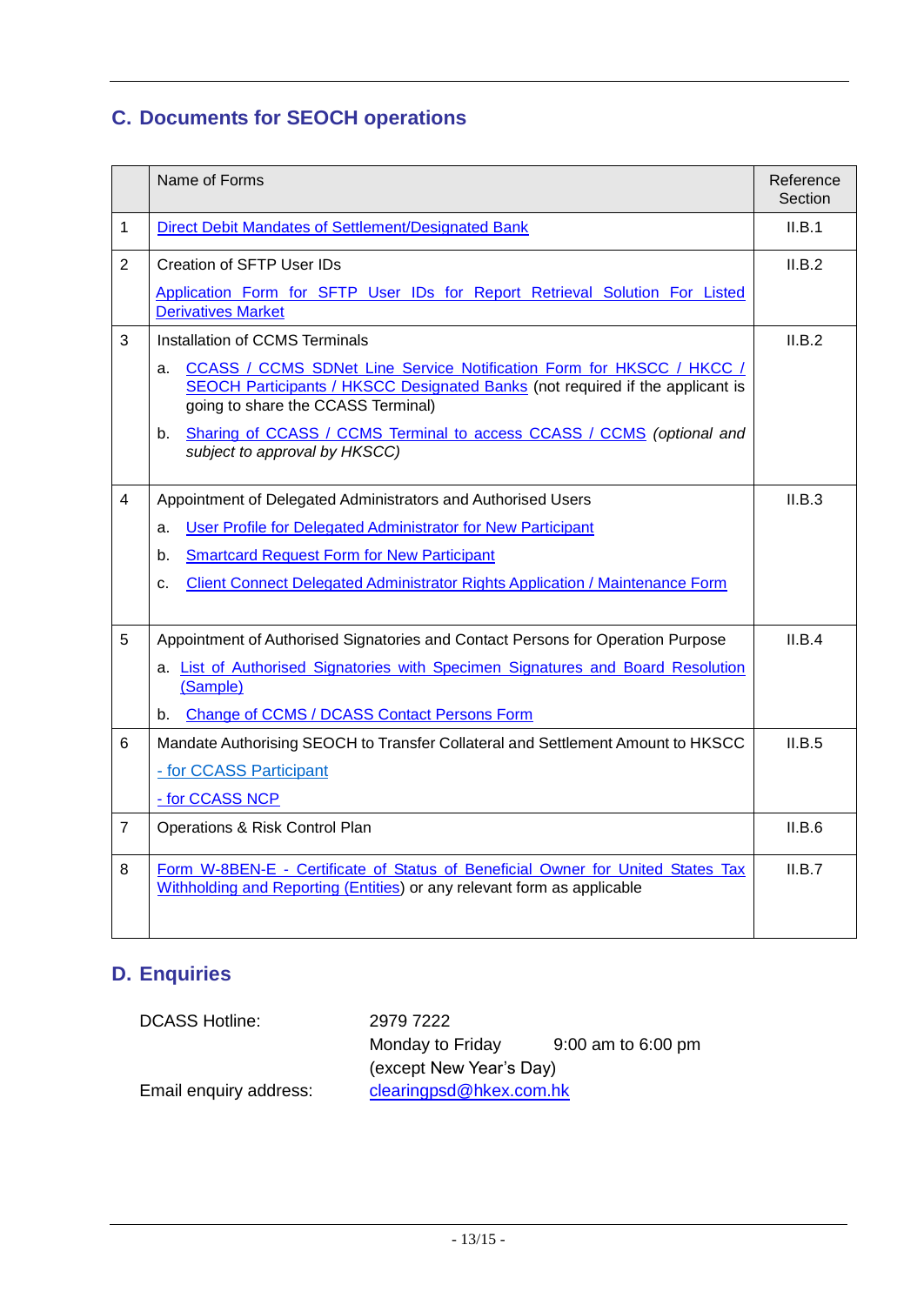# Overall schedule and lead-time required for SEOCH Participantship application

|                | <b>Major Events/Processes</b>                                                                                                                                    | <b>Lead-time Required</b>                                                                                                                                                          |
|----------------|------------------------------------------------------------------------------------------------------------------------------------------------------------------|------------------------------------------------------------------------------------------------------------------------------------------------------------------------------------|
| $\mathbf{1}$   | Submit the standard "Application for<br>Participantship and Trading Right" (Form<br>1) to Participant Services, Cash Trading of<br><b>HKEX</b>                   | The lead-time and processing schedule are subject to<br>completeness of application documents submitted and<br>internal approval process for SEOCH Participantship<br>application. |
| $\overline{2}$ | Submit other application documents for<br>Clearing Participantship<br>to HKEX for<br>vetting and approval                                                        |                                                                                                                                                                                    |
|                | <b>Processing of Application Documents</b>                                                                                                                       |                                                                                                                                                                                    |
| 3              | <b>DCASS</b><br>Subscription<br>Licence<br>and<br>Agreement                                                                                                      | $1 - 2$ weeks                                                                                                                                                                      |
| 4              | Arrangement of Settlement/Designated<br><b>Bank Account</b>                                                                                                      | $2 - 6$ weeks                                                                                                                                                                      |
| 5              | Installation of telecommunication line for<br><b>DCASS</b><br>(N/A if leverage on HKATS network)                                                                 | 6 weeks                                                                                                                                                                            |
| 6              | Installation of CCMS Terminal<br>(N/A if sharing of terminal is arranged)                                                                                        | 6 weeks                                                                                                                                                                            |
| $\overline{7}$ | Appointment of Authorised Signatories and<br><b>Contact Persons</b>                                                                                              | $1 - 2$ weeks                                                                                                                                                                      |
| 8              | Setup of Delegated Administrators and<br>Authorised Users for operation of CCMS<br><b>Terminal and Client Connect</b>                                            | $1 - 2$ weeks                                                                                                                                                                      |
| 9              | Mandate authorising SEOCH to transfer<br>Collateral and Settlement Account to<br><b>HKSCC</b>                                                                    | $1 - 2$ weeks                                                                                                                                                                      |
| 10             | Fax Indemnity and Deed of Charge<br>(both optional)                                                                                                              | $1 - 2$ weeks                                                                                                                                                                      |
| 11             | Form W-8BEN-E - Certificate of Status of<br>Beneficial Owner for United States Tax<br>Withholding and Reporting (Entities) or any<br>relevant form as applicable | $1 - 2$ weeks                                                                                                                                                                      |

#### Remarks:

The overall schedule is for reference only.